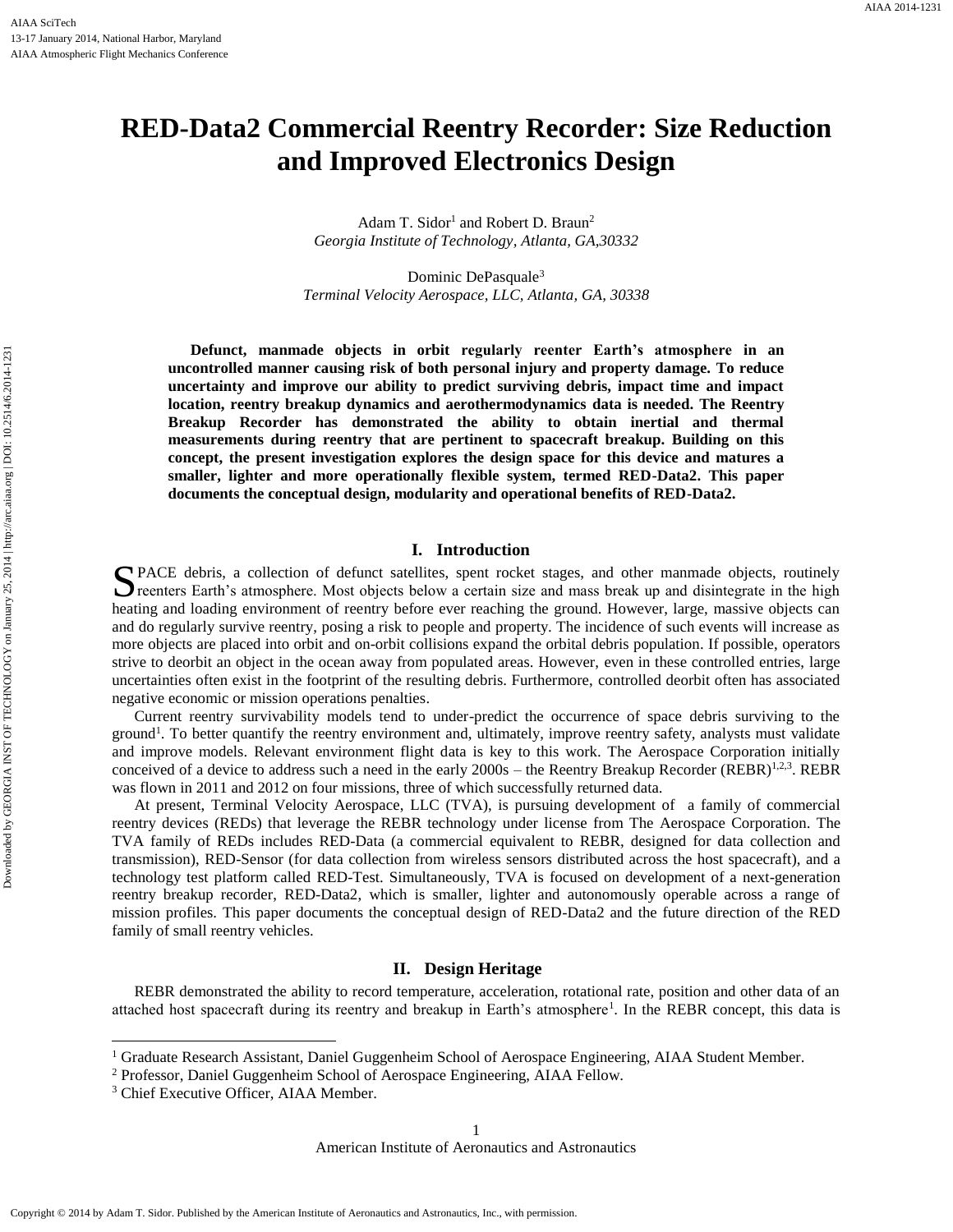recorded during the reentry event and transmitted via the Iridium satellite network before ground impact. Thus, REBR is not designed for recovery.

REBR is manually activated in-space by an astronaut aboard the International Space Station (ISS). At which point, the device and host spacecraft are released from the ISS, and REBR enters a reentry detection mode for up to about one month. During this period, a g-sensor monitors loads on the craft to identify the beginning of reentry. When reentry is detected, full data recording is initiated.

The REBR aeroshell configuration is based on the NASA Mars Microprobe geometry, with an approximate 31cm maximum diameter. REBR carries an electronics package that includes a flight computer board and sensor board containing accelerometers, gyroscopic sensors and thermocouples. The boards are powered by two sets of 24 AA cells. The boards and batteries are assembled to an aluminum and plastic chassis and installed into the aeroshell. The vehicle is enclosed in a two-piece copper housing which mounts to the host spacecraft via a skirt and adapter ring. The REBR outer mold line and assembly are detailed in [Fig.](#page-1-0) 1.



**Figure 1. ReBR geometry (D=31cm) (left) and exploded view (right) from Ref. 1.**

# **III. Objectives**

<span id="page-1-0"></span>Much of the REBR heritage is being retained for RED-Data2. RED-Data2 follows a similar concept of operations (attached to the host during launch and orbit, breakup and separation during reentry, and data transmission through Iridium network before ground impact). By increasing its utility and reducing cost, RED-Data2 is designed to provide this class of device to the commercial market. The overarching objectives for design of RED-Data2 are:

- 1) Reduce the size and mass of the reentry device
- 2) Maintain or improve upon total data return
- 3) Operate autonomously for the entire mission (from launch through reentry)
- 4) Record and return data for arbitrary entries from low Earth orbit

# **IV. Concept Study**

#### **A. Methodology**

A concept study was initially undertaken to select the baseline RED-Data2 design. While appealing because of its REBR and Mars Microprobe heritage, the 45° sphere-cone was not an immediate choice for RED-Data2. Thus, several aeroshell geometries and methods of payload packaging

were compared. The aeroshell geometries considered are outlined in [Table 1.](#page-1-1) Four geometries were considered: a slender (12.5°) sphere-cone, a 45° sphere-cone, a sphere and a hemisphere. With regard to thermal protection system (TPS) sizing, two different bondline temperature limits were considered for each concept, 125°C and 250°C.

Recognizing the need to reduce the overall size of the vehicle, the design methodology followed an "inside-out" approach [\(Fig.](#page-2-0) 2). That is, the vehicle was designed around the

#### <span id="page-1-1"></span>**Table 1. Design study trade space.**

| Aeroshell         | <b>B</b> ondline |
|-------------------|------------------|
| Geometry          | Temperature      |
| 12.5° Sphere-Cone |                  |
| 45° Sphere-Cone   | $125^{\circ}$ C  |
| Sphere            | $250^{\circ}$ C  |
| Hemisphere        |                  |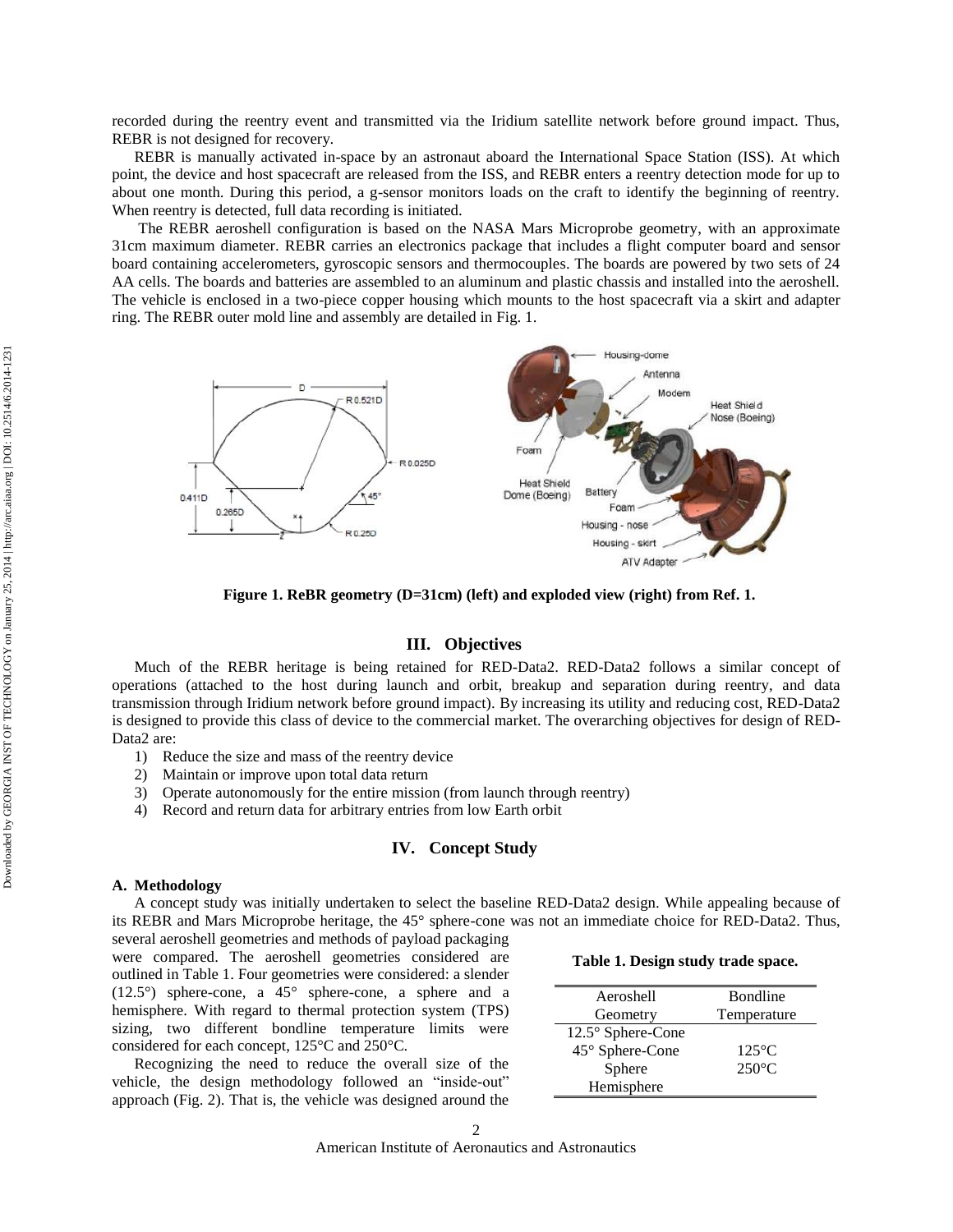payload (the electronics and instrument package) to maximize packing efficiency and create as small of a device as possible. The largest internal components (the Iridium modem and batteries) drive the overall size. Each concept design started with a layout and orientation for the payload components, then a basic aluminum structure was sized around it. Finally, the TPS thickness was sized to the target bondline temperature.

For each concept generated, several figures of merit were produced for comparison. These included (1) size metrics: estimated mass and maximum diameter, and (2) performance metrics: in-space lifetime, data transmit time, peak deceleration, peak heating and integrated heat load. The intent of the size metrics is obvious; however, the performance metrics warrant further explanation. Peak heating is the maximum aerothermodynamic heat rate encountered by the vehicle during entry and drives TPS material selection and size. Data transmit time is a surrogate for total data return. The data return of RED-Data2 is dependent on the time and bandwidth of the Iridium call placed during descent as well as sensor sampling rates and precision. With a given transmit time and known transmission rate, the total data return in bytes can be backed out and used to inform sampling.

<span id="page-2-0"></span>

**Figure 2. "Inside-out" design approach.**

Transmit time and peak heating were computed from simulated trajectories. For the purposes of modeling, breakup of the host and release of RED-Data2 was assumed to be between 65km and 85km altitude, based on REBR analyses<sup>1</sup>. A zenith angle criteria, based also on REBR analyses, was adopted to quantify when the onboard Iridium antenna would have visibility to the Iridium network to to begin data transmission.

#### **B. Results**

The spherical and hemispherical concepts were quickly eliminated due to mass and performance concerns. Both geometries exhibited large mass in comparison to the other concepts which drove their ballistic coefficient higher and negatively impacted performance. The 45° sphere-cone and slender sphere-cone concept were deemed the most competitive. Concept study results are shown in [Table 2](#page-2-1) for both of these concepts. Data is for a breakup altitude of 75km. Note that TPS sizing is not available for REBR. Mass, maximum diameter and ballistic coefficient for REBR are actual values from the HTV-2 mission<sup>1</sup>; all other figures of merit were estimated in this study. It bears mentioning that the REBR flown on ATV-2 was slightly lighter at 3.95kg.

<span id="page-2-1"></span>

|                                                                 | ReBR           | $45^{\circ}$ Sphere-Cone | $12.5^\circ$ Sphere-Cone |
|-----------------------------------------------------------------|----------------|--------------------------|--------------------------|
| Mass (kg)                                                       | 4.44           | 1.92                     | 1.82                     |
| TPS Sizing, fore/aft body (cm)<br>Bondline Temperature (°C)     | (127 °C)       | 1.55/1.55<br>(250 °C)    | 1.98/1.98<br>(250 °C)    |
| Max. Diameter (cm)                                              | 31.0           | 21.2                     | 18.5                     |
| <b>Hypersonic Ballistic Coefficient</b><br>(kg/m <sup>2</sup> ) | 55.4           | 51.2                     | 174.6                    |
| Transmit Time (s)                                               | 359.8 (est.)   | 377.4                    | 187.5                    |
| Peak Heating $(W/cm2)$                                          | $203.3$ (est.) | 239.9                    | 374.4                    |

|  |  | Table 2. Figures of merit, RED-Data2 concepts and ReBR. |  |  |
|--|--|---------------------------------------------------------|--|--|
|  |  |                                                         |  |  |

Due to ballistic coefficient considerations, the peak heating and transmit time of the 45° sphere-cone significantly outperforms the slender sphere-cone. The total transmit time is effectively doubled while peak heating is 56% less. Additional considerations also pointed to a 45° sphere-cone design – this aeroshell geometry has superior ability to re-orient from an initial tumble during hypersonic flight<sup>4</sup>. Also, the shape is an efficient one  $-$  it was estimated that mass and size growth would be limited if the payload grows in the future. Based largely on these considerations, the 45° sphere-cone was selected as the baseline design for RED-Data2.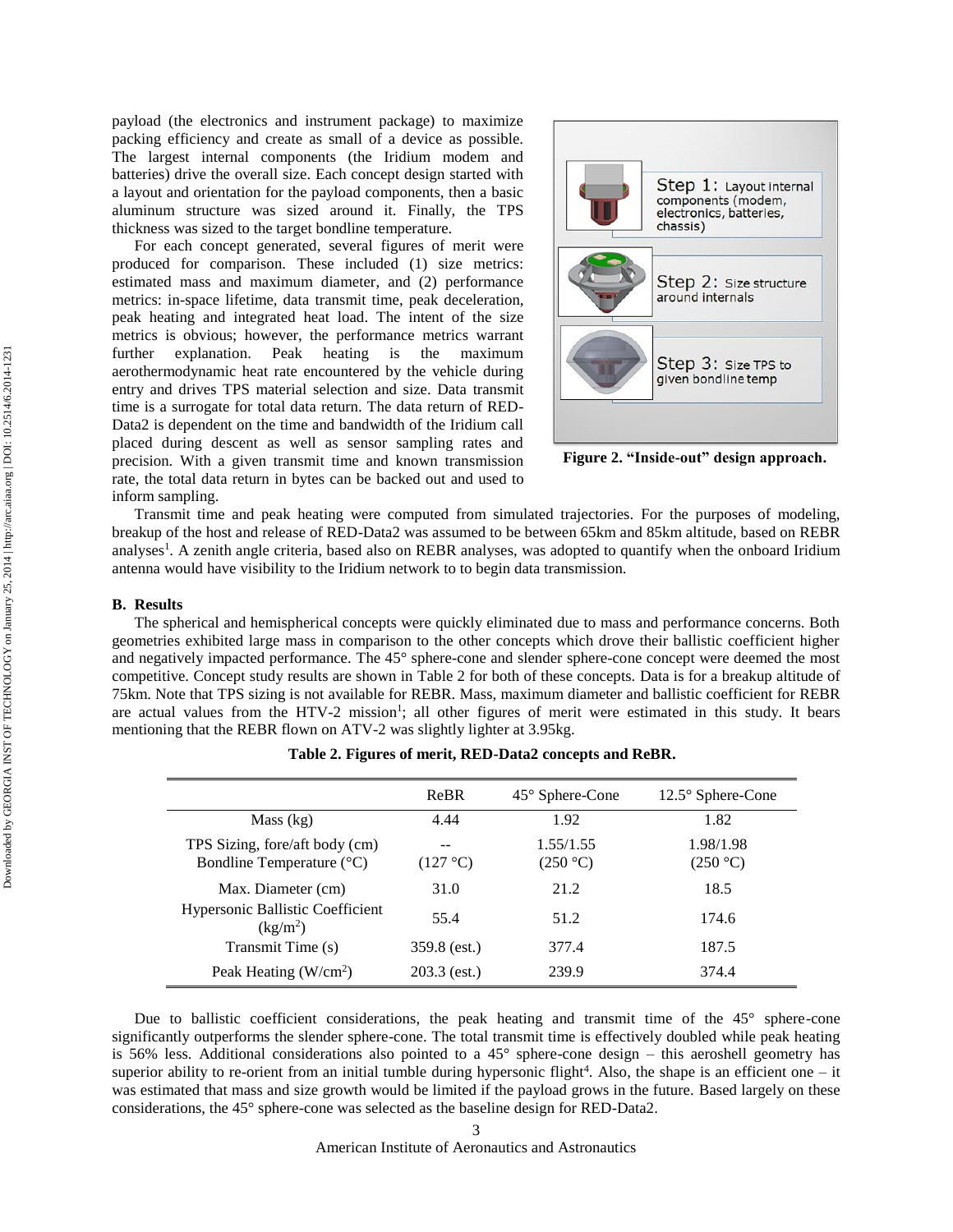# **V. Preliminary Design**

# **A. Mission Profile**

The concept of operations for RED-Data2 is outlined in [Fig.](#page-3-0) 3. It is attached to a host spacecraft during launch and orbit. At the completion of the host's operations, a deorbit burn is performed to deorbit the spacecraft, or, in an uncontrolled entry, orbital decay due to atmospheric drag will cause reentry. When reentry is detected, RED-Data2 wakes up and initiates data recording and storage. Eventually, reentry loading and heating causes the host to break up, releasing RED-Data2. At that point, data recording is terminated and RED-Data2 begins to attempt communication with the Iridium network. When connection is established, the recorded data is transmitted through Iridium to a ground server. Data uplink must occur before impact as the vehicle is not designed for recovery.



**Figure 3. Concept of operations for RED-Data2 mission.**

<span id="page-3-0"></span>Based on expected reentry trajectories, RED-Data2 will encounter peak heating of 244 W/cm<sup>2</sup> and an integrated heat load of 15.8 kJ/cm<sup>2</sup> at the stagnation point. Peak deceleration of 7.8g is predicted. [Figure 4](#page-4-0) shows heating, heat load and deceleration for an orbital decay-type reference trajectory with break up occuring at 75km altitude.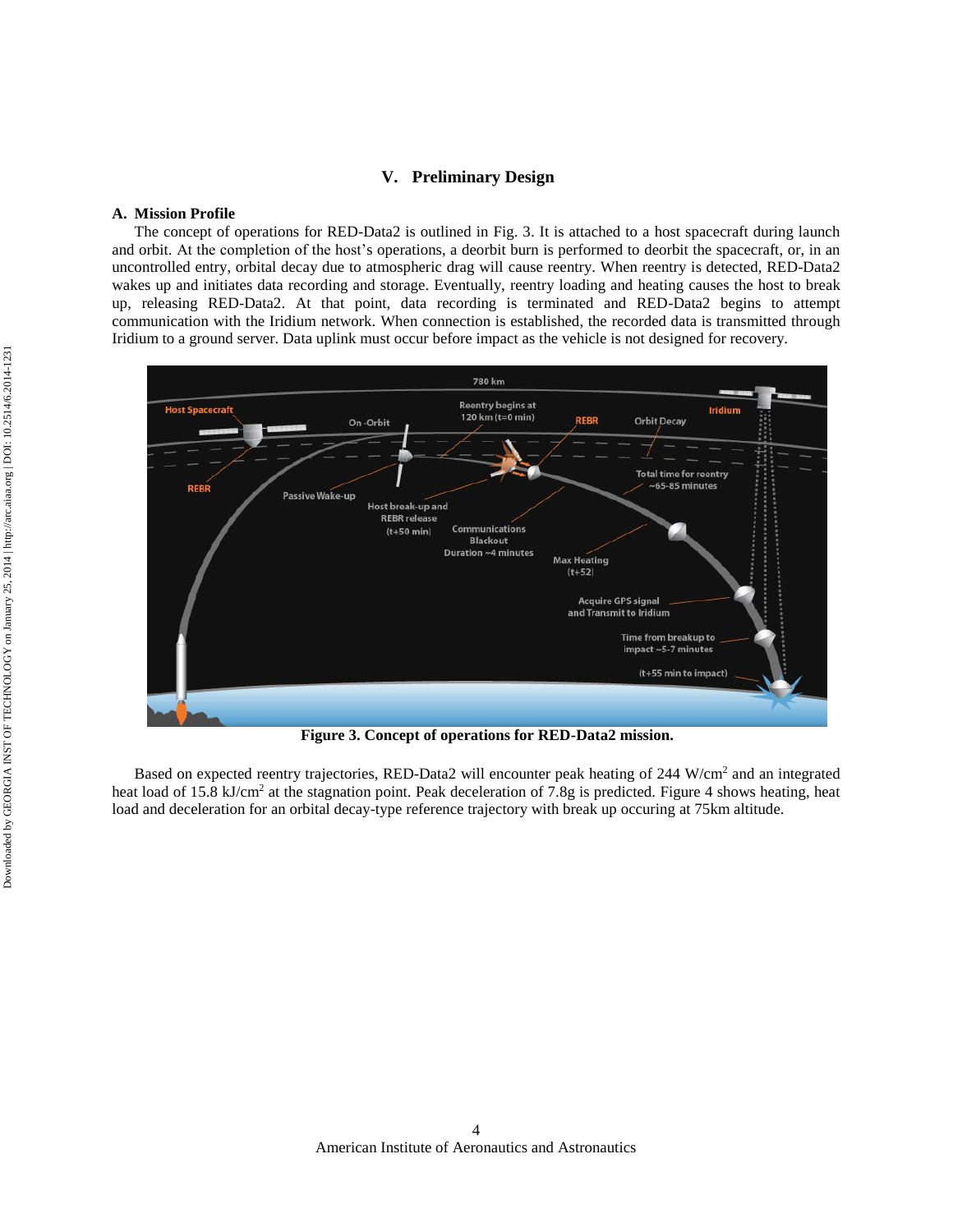

<span id="page-4-0"></span>**Figure 4. Heat rate, integrated heat load, and deceleration for breakup at 75km.**

## **B. Design Overview**

Design work has focused primarily on the electronics hardware and mechanical design. In addition to the objectives above, hardware modularity was deemed highly desirable so that the RED-Data2 electronics could be easily expanded to future vehicles in the RED family. As such, core functionalities that are common across RED vehicles are retained in one module and secondary, specialized functionalities are allocated to separate modules. In this way, a single flight computer can be mated with any number of secondary modules as mission need dictates. Refinement of the mechanical design and packaging realized further size and mass reductions from the baseline as well as reduced part and assembly complexity. Resulting improvements are outlined in [Table 3.](#page-4-1) Download by GEORGIA INSTRUCTED CONTROL Internal and the specific technology of the specific of the specific org the specific org that the specific and the specific org the specific org that the specific arc. The specific o

<span id="page-4-1"></span>

|                                                          | ReBR  | RED-Data2   | % Improvement |
|----------------------------------------------------------|-------|-------------|---------------|
| Mass (kg)                                                | 4.44  | 1.65        | 63%           |
| Max. Diameter (cm)                                       | 31.0  | <b>20.0</b> | 35%           |
| Hypersonic Ballistic Coefficient<br>(kg/m <sup>2</sup> ) | 55.4  | 49.4        | 11%           |
| Transmit Time (s)                                        | 359.8 | 385.4       | 7%            |

|  |  | Table 3. Comparison of RED-Data2 and ReBR designs. |  |
|--|--|----------------------------------------------------|--|
|--|--|----------------------------------------------------|--|

# **C. Vehicle Design**

The vehicle assembly consists of a foreshell and backshell and a small payload subassembly mounted to a Delrin chassis [\(Fig.](#page-5-0) 5). The modular printed circuit boards (PCBs) are stacked directly on top of each other to conserve space and screw in to the chassis. The modem is mounted just above these boards at a small standoff distance. The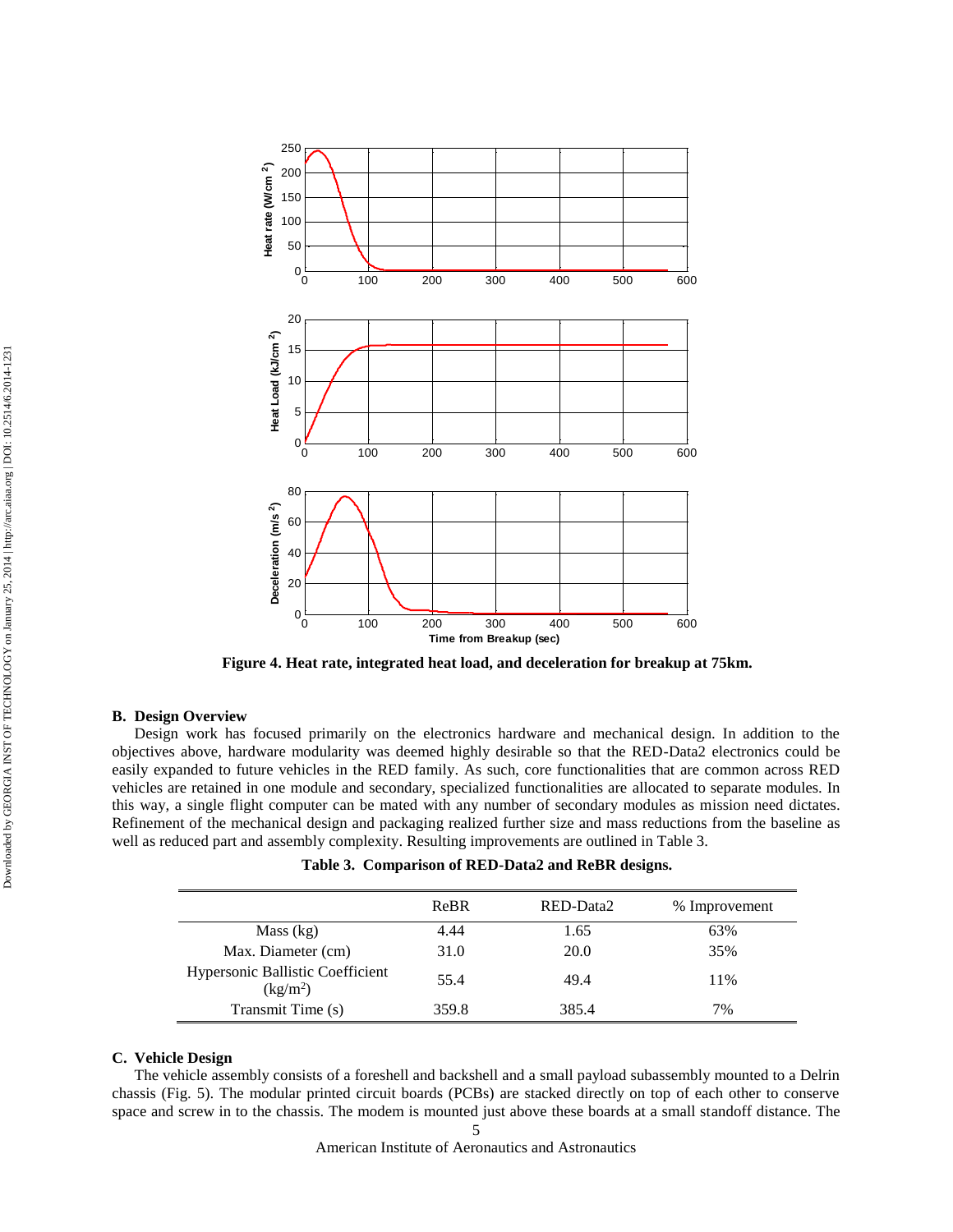modem is removed from its case (included off-the-shelf) to save additional volume. Two Delrin cases also mount to the chassis. The top case covers the PCBs and modem and provides mounting for the GPS and Iridium antennas and ground planes. A custom 6-cell AA battery pack is contained in the bottom case. Using a battery pack also leverages some measure of modularity – this design allows all electrical connections to be made internally with a single wire harness to connect to the electronics. Future designs can simply expand the number of battery packs with minimal added design effort.

The payload bolts to a structural ring attached to the inside of the foreshell. Finally, the backshell is mounted at six bolt locations to tabs on the ring to complete the assembly. Small TPS plugs (small circles on exterior of backshell) cover the screws. A carbon-based ablative TPS will comprise the foreshell and a RF-transparent, silicabased ablative TPS will form the backshell (to allow GPS and Iridium communication). Each TPS segment will be adhered to the rigid composite aeroshell structure. Following the REBR specification, the structure is being designed to withstand a 100-g load in the axial direction. This is well above the nominal loads, allowing margin for an unknown breakup environment.

To maximize simplicity and ease of manufacturing, part counts were kept to a minimum and off-the-shelf parts used where possible. Materials and parts with prior REBR heritage were also used in several cases to minimize risk. For example, Energizer L91 AA cells and Delrin (for chassis parts) are the same as in the REBR design.



<span id="page-5-0"></span>**Figure 5. RED-Data2 Vehicle Design with size comparison to ReBR (Dimensions: mm).**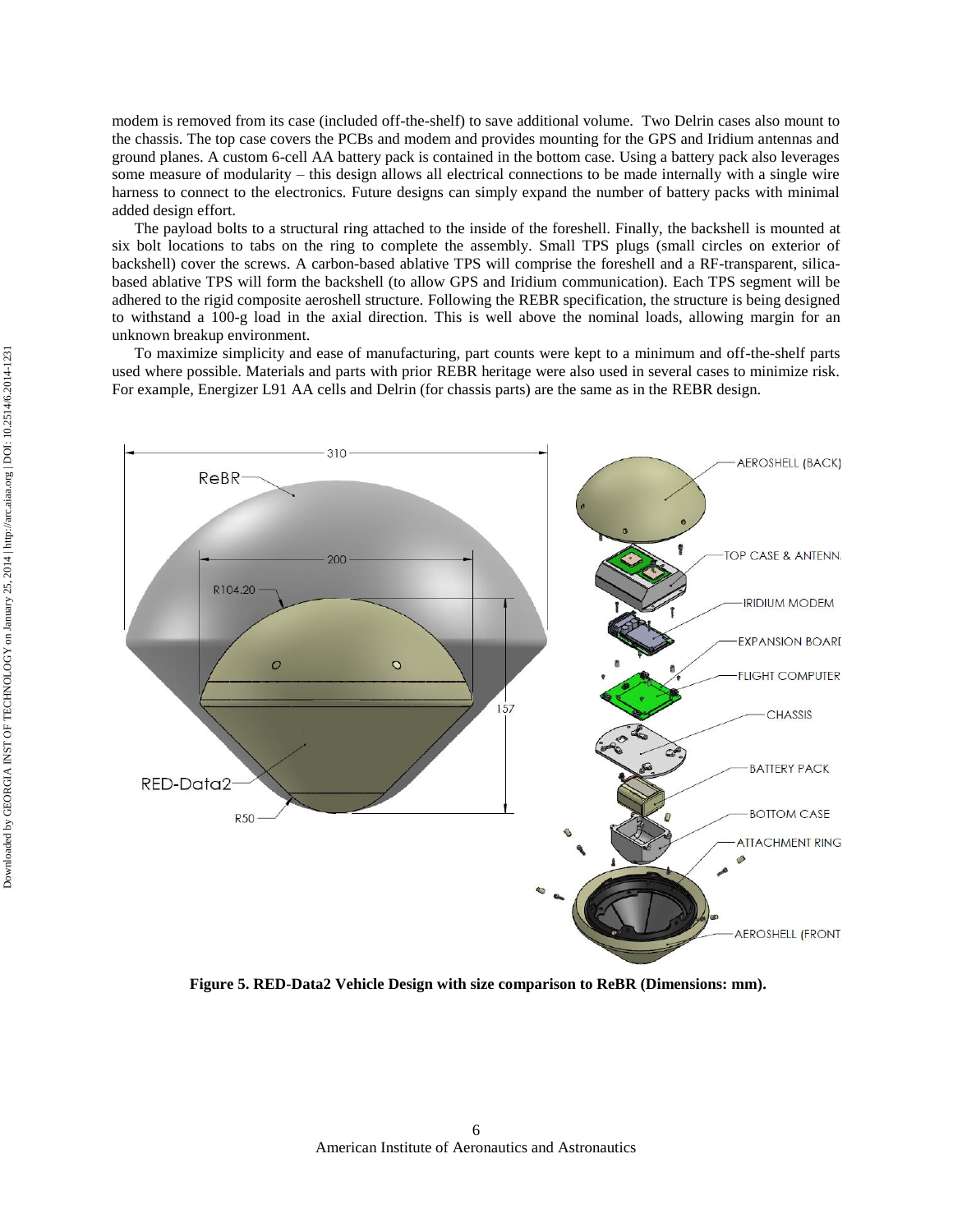# **D. Electronics**

Enhancements to the electronics have enabled significant size reduction and improved hardware capability. RED-Data2 utilizes a low-power electronic g-switch for reentry detection. An off-the-shelf accelerometer originally designed for mobile phones affords low-power operation (0.5 mW) of this circuit, enabling a fourfold reduction in



**Figure 6. RED-Data2 Electronics Block Diagram.**

<span id="page-6-0"></span>the number of batteries (6 AA cells vs. 24 AA cells on REBR) while increasing on-orbit lifetime to a year or more. The g-switch is being designed for completely autonomous operation, rather than requiring manual activation in space. Second, a new, smaller Iridium modem was identified to further reduce size.

The electronics package consists of the reentry detection circuit, a flight computer and an expansion board. A block diagram of the hardware is shown in [Fig.](#page-6-0) 6. The accelerometer and microcontroller pair of the reentry detection circuit operate in tandem continuously throughout the mission. When reentry loading begins, this circuit activates the rest of the hardware, which then begins recording and storing data from its suite of sensors. After breakup from its host, RED-Data2 establishes a connection with the Iridium network through its modem to transmit collected data to a ground server.

The modularity of the design is apparent in [Fig.](#page-6-0) 6. The flight computer maintains several onboard sensors and storage. However, it interfaces to other external devices and more specialized sensors (in this case, thermocouples for instrumenting a TPS) through an expansion board. This affords the flexibility to accommodate other sensors and devices as desired while maintaining a common base. A prototype flight computer and expansion board has been designed, fabricated and assembled [\(Fig.](#page-7-0) 7). This board is currently undergoing testing and programming.